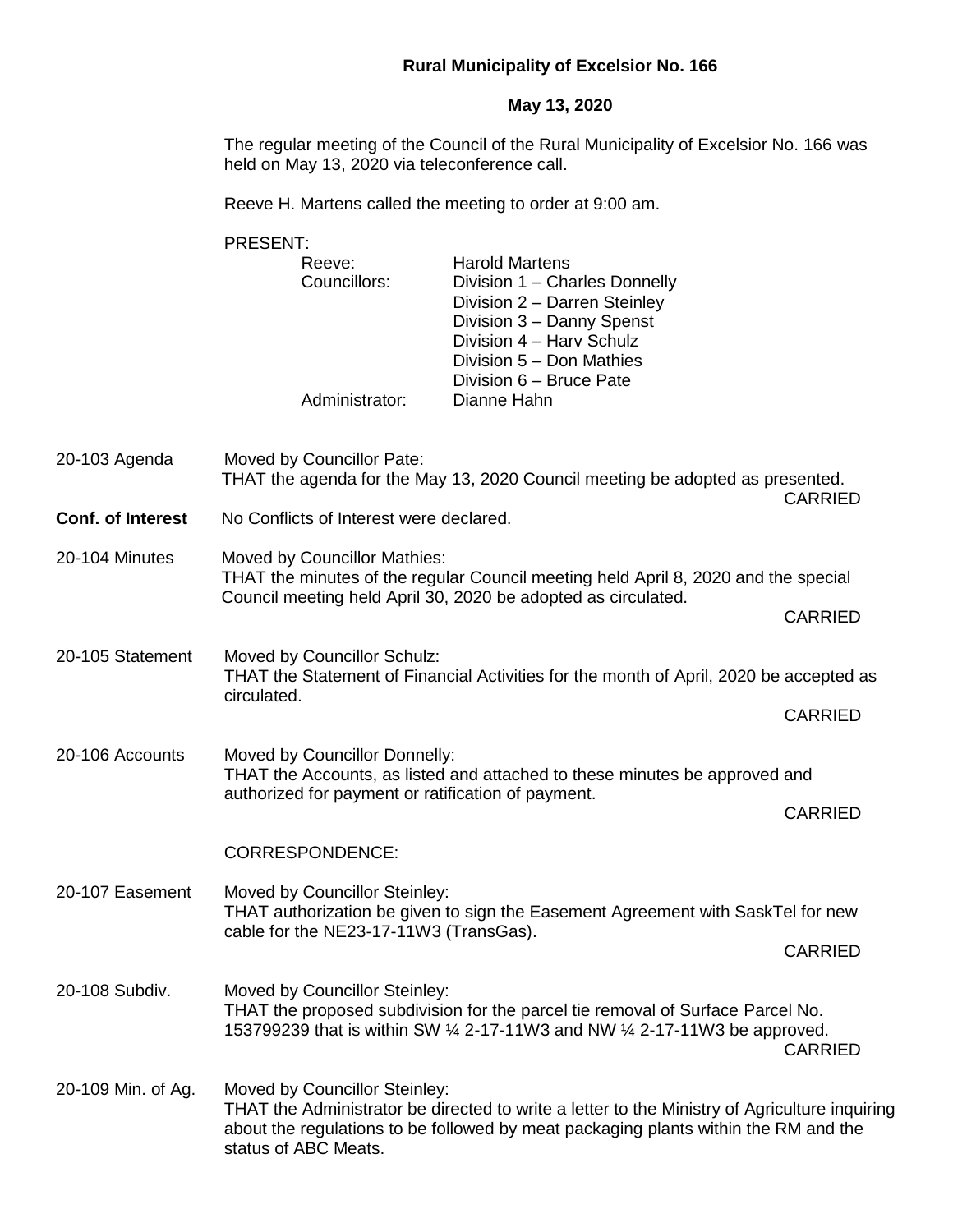CARRIED 20-110 Sign Moved by Councillor Spenst: THAT the request from Kacie Scherger for a Caution sign for children be approved for SE26-17-12W3. CARRIED 20-111 Drainage Moved by Councillor Pate: THAT the Application and Approval for Drainage Works for Wittman Farm & Ranch/Beaver Ridge be approved as presented and that the plans be signed accordingly. CARRIED 20-112 Strychnine Moved by Councillor Steinley: THAT the Administrator be directed to send a letter to the Pest Management Regulatory Agency, Health Canada objecting to the deregistration of strychnine for control of Richardson's Ground Squirrels. CARRIED 20-113 Waldeck Hutt. Moved by Councillor Pate: THAT the Administrator advise the Ministry of Agriculture that the RM does not have any concerns with the application under *The Agricultural Operations Act Dairy and Beef Cattle Operations,* for the SW12-19-12W3, Waldeck Colony providing that the Waldeck Colony meets the requirements of the Ministry of Agriculture. CARRIED 20-114 Crime Stop. Moved by Councillor Donnelly: THAT a donation in the amount of \$200 be made to the Saskatchewan Crime Stoppers. CARRIED 20-115 Correspond. Moved by Councillor Schulz: THAT the correspondence as listed and attached to these minutes be accepted as presented by the Administrator and filed. CARRIED OLD BUSINESS/ROADWORK: 20-116 Moved by Councillor Donnelly: THAT we authorize new roadwork as presented on Councillor's Project Request forms. CARRIED 20-117 Moved by Councillor Spenst: THAT Council Resolution No. 20-92 be amended by removing "*subject to payment in lieu of Municipal Reserve in the amount of \$918.95*". CARRIED

May 13, 2020 Page 2

DELEGATIONS:

Stacey Beisel, Foreman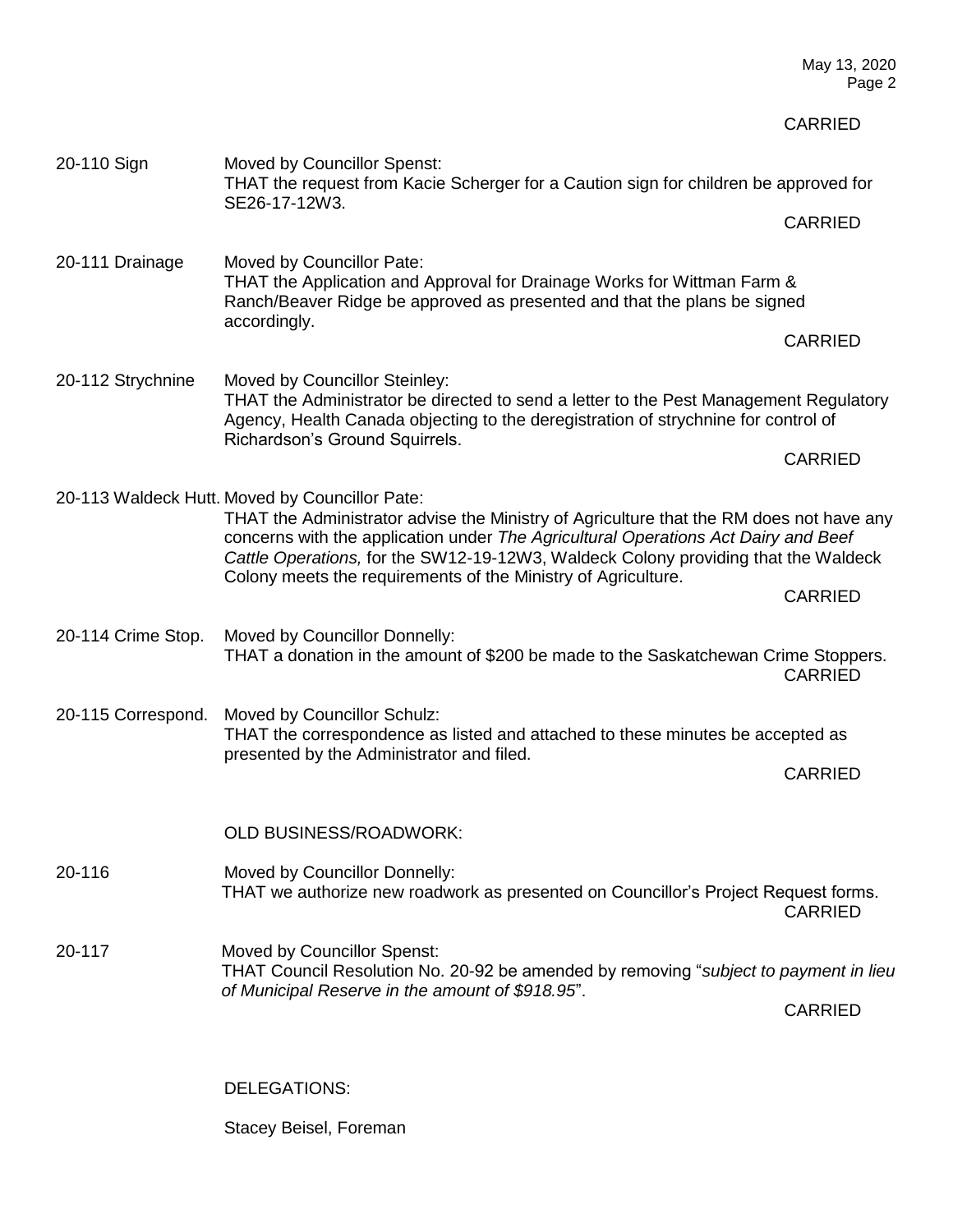### NEW BUSINESS:

- 20-118 Fin Stmt Moved by Councillor Mathies: THAT the draft 2019 Financial Statement and audit report be approved. CARRIED
- 20-119 Policy Moved by Councillor Schulz: THAT the following Workplace Illness Policy be approved:

# **Workplace Illness and Covid-19 Prevention Policy**

## **Council Resolution and Date: Resolution No. 20-119, May 13, 2020 Responsibility: Employees and Employer**

**Policy:** To describe the manner in which employees are to behave to both prevent contracting Covid-19 and how they should behave in the event they become ill.

## **Covid-19 Prevention Measures:**

- Maintain physical distancing
- Do not share vehicles with anyone with whom you are not living
- Wash hands thoroughly
- Follow Public Health Orders both on and off the job.
- Clean and disinfect work spaces twice per day and after any visitor comes into the employee's work space
- Visitors to the RM Office must disinfect their hands with hand sanitizer, remain behind the designated line, and not breech the sneeze guard. Visitors are encouraged to pay by e-transfer and if not, by prewritten cheque. No visitor is permitted to enter who exhibits any signs of illness or who has travelled outside the country in the last 14 days.
- Visitors to the RM Shop must disinfect their hands with hand sanitizer and remain behind the area designated for them. No visitor is permitted to enter who exhibits any signs of illness or who has travelled outside the country in the last 14 days.

## **When an Employee Falls Ill:**

- They are to return home immediately, if they are physically able to. If they are unable leave the work site, they are to put on a non-medical mask, contact a healthcare provider or EMS, and isolate at work as best as they are able.
- They must contact the Administrator as soon as possible, who will notify the Reeve.
- They must inform the Reeve if the Administrator is unable to do so.
- They must call 811 and follow their advice.
- They must not attend work or a meeting on behalf of the RM when they are ill.
- They must not return to work or attend a meeting on behalf of the RM after being ill, until they are deemed free of contagion by a medical professional or 811.
- Sick notes are not required.
- Public Health Orders and OH&S must be adhered to at all times.
- Their work space must be cleaned and disinfected before anyone else may work there.